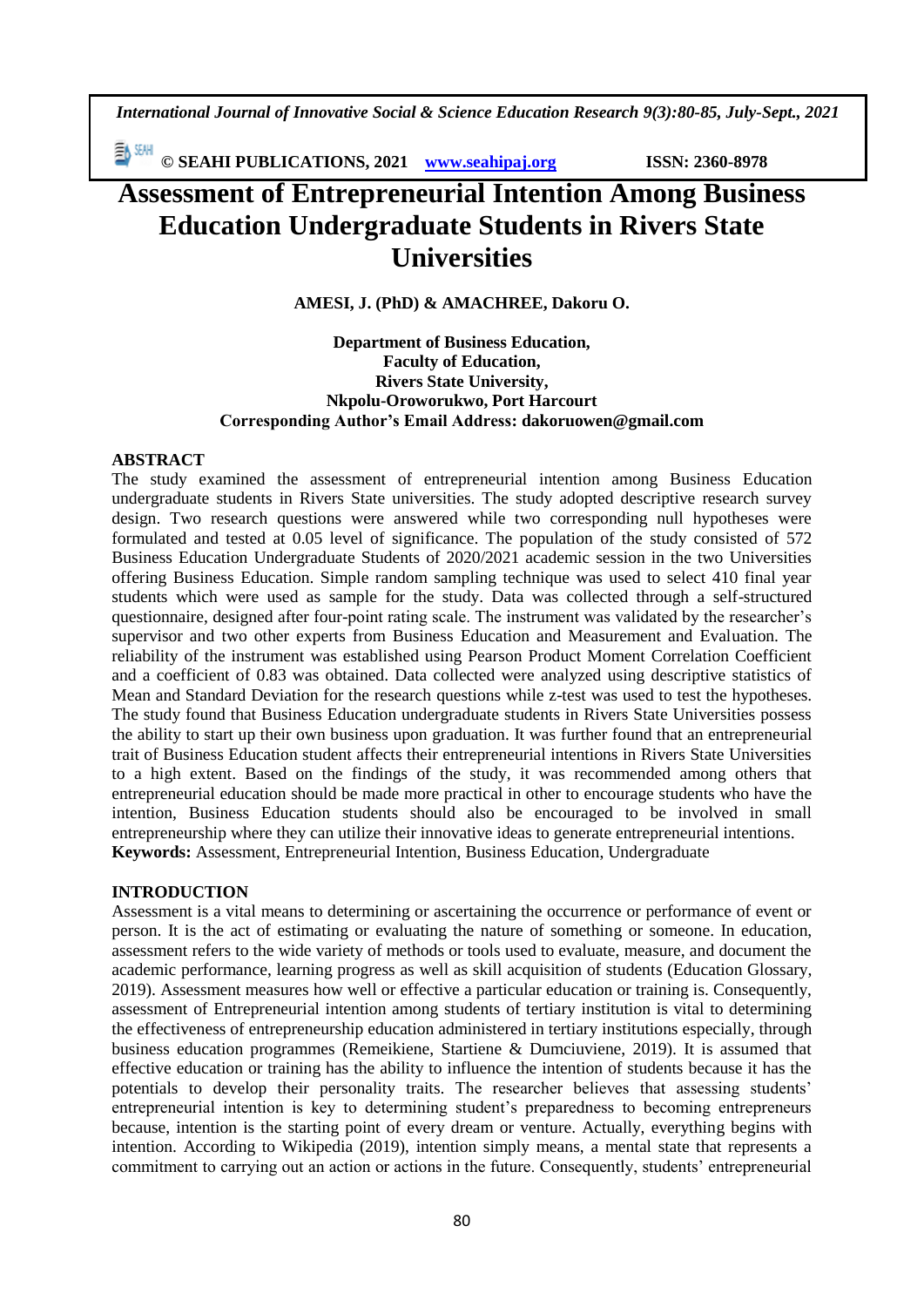intention could be referred to as the mental state of students that represents a commitment to becoming entrepreneurs in the future. Entrepreneurial intention could also be referred to as the willingness of students to perform entrepreneurial behaviour, engage in entrepreneurial action, become self-employed, or establish new business (Ayedun & Ajayi, 2018). Entrepreneurial intention usually involves inner guts, ambition and the feeling to stand on one's feet (Zain, Akram & Ghani, 2010). Ayedun and Ajayi (2018) opined that entrepreneurial intention refers to individual's state of mind that aimed at creating new ventures and developing new business ideas. It is a major contributing factor to the formation, growth and development of entrepreneurship. Entrepreneurial intention is an important factor in facilitating towards the establishment of new business and has significant impact on the business success, survival and growth. It promotes self-reliance and brings about initiatives. It is suggested that entrepreneurial intentional process often begins on the basis of an entrepreneur's personal needs, values, wants, habits and beliefs. Entrepreneurial intention is considered to be a primary predictor of future entrepreneurial behaviour. According to Mungai and Ogot (2012), an individual may have the potential of being an entrepreneur because of own competency and self-efficacy but may not make the transition into entrepreneurship because of a lack of intention. Education is a vital tool for promoting entrepreneurship intention because it provides knowledge that is capable of positively affecting its recipients' personality traits, and also, provide them with better professional competences, more enterprising skills and willingness to "make things happen". Business Education programmes are believed to have strong formative influence on the attitudes and behaviour of students and have immense potentials to developing students' entrepreneurial intention. Business Education is a functional educational programme that provides individual with functional and suitable skills, knowledge, understanding, attitudes and values that would enable him or her to be fit in the field of work and contribute to economic development of the society. According to Federal Republic of Nigeria (2013), Business Education is central in the acquisition of skills and techniques in a chosen occupation or profession to enable the individual earn a living. Aliyu (2013) opined that Business Education is an education for and about business. It combines both theoretical and practical knowledge. In the same vein, it exposes the recipient to the economic system of his country and equips him with lifelong skills that would enable him to make reasonable judgment as a producer (entrepreneur), employee or consumer of goods and services. Nwaiwu (2009) stated that the essence of Business Education is to turn out graduates who will become entrepreneurs tomorrow, especially in Nigeria today where the white collar jobs are hard to find. Business Education programmes equip students with skills that would enable them to identify viable investment opportunities in their societies. Graduate Students of Business Education are expected to be able to see opportunities where others see chaos. They are supposed to be well equipped with skills that would make them function well as successful entrepreneurs. This is because they have substantial chances to acquire the relevant and necessary behaviours and skills such as SWOT (strengths, weaknesses, opportunity and threats) analysis and other techniques to be able to understand business environment and identify businesses that strives even in the face of unfavourable economy. According to Ayedun and Ajayi (2018), reliable measure of entrepreneurial behaviour and skills, is entrepreneurial intention. Although, there are several factors that could influence student's entrepreneurial intention and one major factor is exposure to entrepreneurship education which has the ability to develop students' entrepreneurial personality traits of the need to achieve, risk taking propensity, generate innovative ideas, have internal locus of control, perceived behavioural control and self-efficacy. It is true that Business Education graduate programmes exposes students to several entrepreneurship courses. These courses are expected to improve students' knowledge and skills necessary to make students begin to develop the desire and nurture the ambition to becoming entrepreneurs. With all the benefits Business Education graduate programmes has to offer its students and coupled with its inherent ability of turning out graduate entrepreneurs, little or none is known about Business Education graduate entrepreneurs in Rivers State. One may begin to ask whether or not entrepreneurial content of Business Education graduate programme curriculums in universities in River State are adequate enough to supply the necessary knowledge and skills to be able to influence student's entrepreneurial intentions? Could it be as a result of poor entrepreneurship educational or skill acquisition facilities in the universities? Or external factors such as socio-economic background and social norm of students? It is in the light of the above, that an assessment of entrepreneurial intention among Business Education students is being conducted.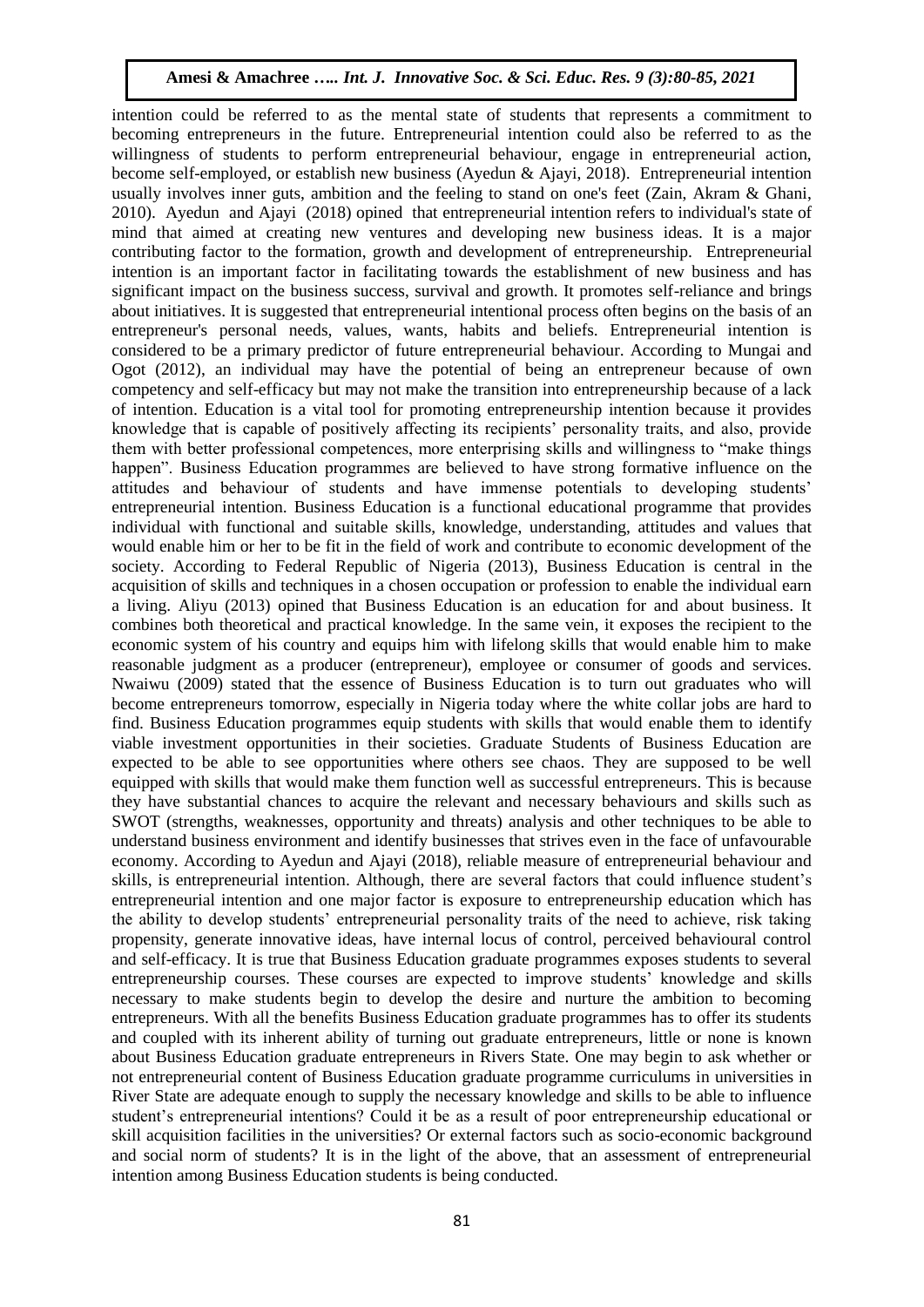#### **Statement of the Problem**

Today's university students are tomorrow's potential entrepreneurs, which may explain why a growing number of Nigerian universities introduced courses and programmes in entrepreneurship. Unfortunately, a larger percentage of students, especially Business Education students, fail to make use of entrepreneurial aspect of their training but are left in the world of work either searching for employment or being underemployed despite their exposure to entrepreneurship education (Aliyu, & Bambale, 2016). The inability of graduates from universities to start-up their own businesses after graduation has been a major societal problem. Several factors such as lack of start-up capitals, poor infrastructure amongst others have been identified as responsible for the students' inability to venture into entrepreneurship by starting up their own businesses after graduation. Despite the problems stated above, there seems to be no record that shows an assessment of entrepreneurship intention among business education students in universities in Rivers State with a view to measuring the effectiveness of entrepreneurship education as obtainable in Business Education programmes as it affects students' personality traits; and how socio-economic, social norm and attitude of student affects their entrepreneurial intention, towards becoming successful entrepreneurs. To this end, the researcher wished to assess the entrepreneurial intention among Business Education students in Universities in Rivers State.

# **Purpose of the Study**

The aim of the study was to assess the entrepreneurial intention of Business Education students in universities in Rivers State. Specifically, the study sought to;

- 1. Determine the extent to which Business Education undergraduate students possess the ability to start up their own business upon graduation.
- 2. Determine the extent to which socio-economic background of Business Education undergraduate students affect their entrepreneurial intention.

#### **Research Questions**

The following research questions were posed for the study:

- 1. To what extent do Business Education students possess the ability to start up their own business upon graduation?
- 2. To what extent does socio-economic background of Business education students affect their entrepreneurial intention?

# **Test of Hypotheses**

The following null hypotheses were formulated and tested at 0.05 level of significance.

**Hypothesis 1:** There is no significant difference in the mean ratings of Business Education students of Rivers State University and Ignatius Ajuru University of Education on the extent they possess the ability to start their own business upon graduation.

**Hypothesis 2:** There is no significant difference in the mean ratings of Business Education students of Rivers State University and Ignatius Ajuru University of Education on the extent socio-economic background affects their entrepreneurial intentions.

#### **RESEARCH METHODS**

The study adopted descriptive research survey design. The population of the study consists of 538 Business Education undergraduate students for 2020/2021 academic session in the two universities offering Business Education in Rivers State Universities. Simple random sampling technique was used to select 410 final students which were used as sample for the study. Data for the study was collected through a self–structured questionnaire instrument titled: Assessment of Entrepreneurial Intention Among Business Education Undergraduate Students in Rivers State Universities (AEIBEUSRSU). The questionnaire was structured on a four point rating scale of High Extent, Moderate Extent, Low Extent and Very Low Extent. All the copies of the questionnaire were retrieved. Two research questions guided the construction of the questionnaire. The instrument was validated by experts from Business Education and measurement and Evaluation. The reliability of the instrument was established using Pearson Product Moment Correlation and a Coefficient of 0.83 was obtained. Data collected were analyzed using descriptive statistics of mean and standard deviation to answer the research questions.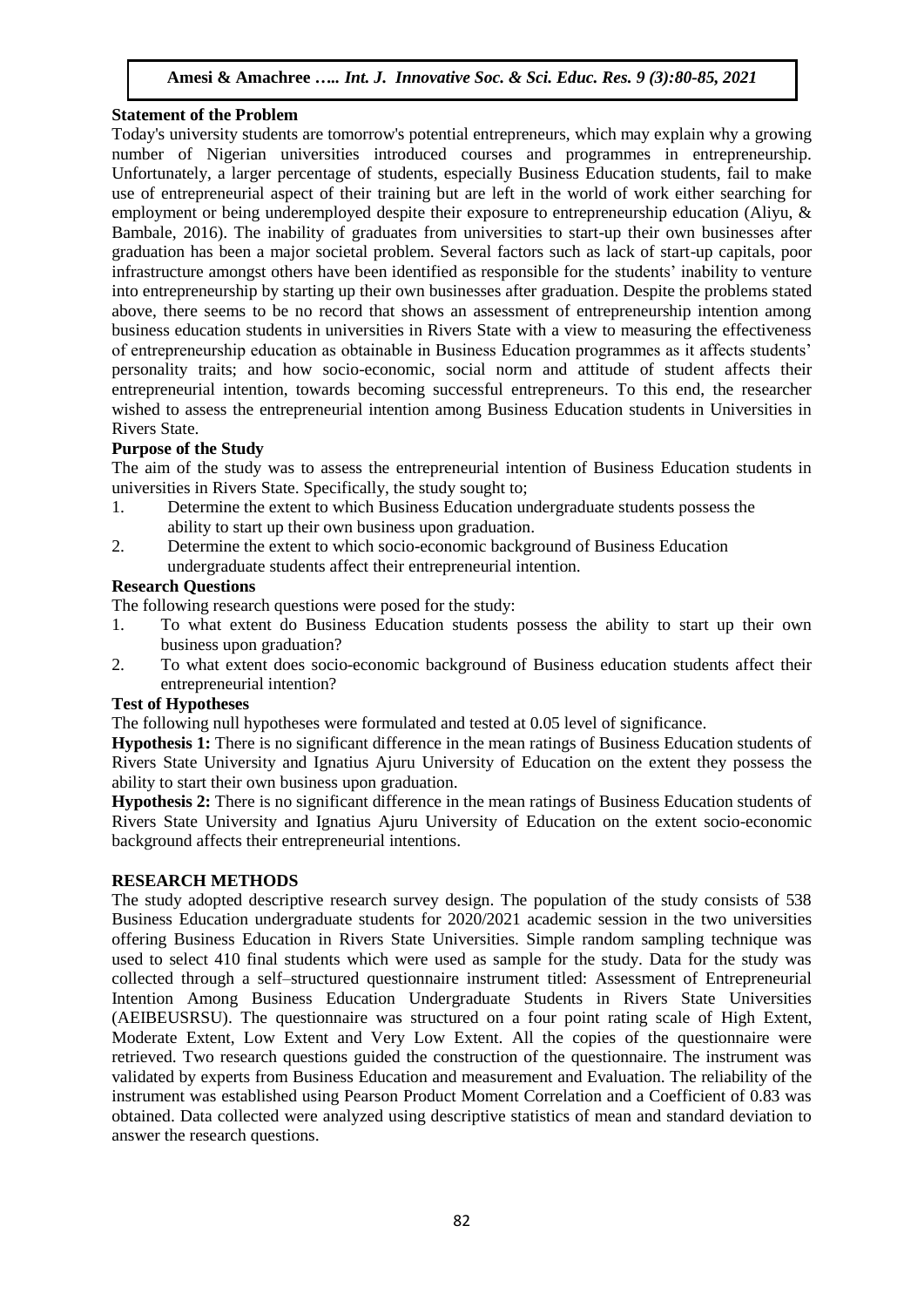#### **RESULTS**

**Research Question 1:** *To what extent do Business Education students possess the ability to start up their own business upon graduation?* 

**Table 1: Mean Responses on How Business Education Students Possess the Ability to Start up their own Business upon Graduation** 

| S/N          | <b>Item Statement</b>                                                                                                                                        | $RSU (N_1 = 98)$ |             |           | $IAUE (N2 = 312)$                   |      |           |
|--------------|--------------------------------------------------------------------------------------------------------------------------------------------------------------|------------------|-------------|-----------|-------------------------------------|------|-----------|
|              |                                                                                                                                                              | $X_{I}$          |             |           | $SD_1$ Remarks $X_2$ $SD_2$ Remarks |      |           |
| $\mathbf{1}$ | The entrepreneurial skills and knowledge<br>that I have acquired stimulate my interest<br>identification<br>of<br>towards<br><b>Business</b><br>opportunity. |                  | 3.47 0.57   | HE        | 3.43                                | 0.59 | HE        |
| 2            | Through critical thinking, I analyze every 3.39 0.60<br>business for its profitability.                                                                      |                  |             | He        | 3.68                                | 0.57 | HE        |
| 3            | Through the acquired knowledge, I am able 3.28 0.78<br>to develop new ideas for improvement on<br>existing products.                                         |                  |             | <b>HE</b> | 3.33                                | 1.11 | <b>HE</b> |
| 4            | By practical application of knowledge and 2.77 0.84<br>skills acquired, I can function progressively<br>as an entrepreneur.                                  |                  |             | HE        | 3.57                                | 0.48 | HE        |
| 5            | Through consistent research, I set out plans 3.46 0.61<br>for stepwise development, growth and<br>expansion of a business.                                   |                  |             | HE        | 2.96                                | 0.87 | HE        |
|              | <b>Average Mean/SD</b>                                                                                                                                       |                  | $3.27$ 0.68 | HE        | 3.39                                | 0.72 | HE        |

Result from Table 1 show mean responses on the extent to which Business Education students possess the ability to start up their own business upon graduation. The result shows that Business Education students possess the ability to start up their own business upon graduation to a High Extent (HE) with an average mean of 3.27 and 3.39 for Rivers State University and Ignatius Ajuru University of Education students respectively.

**Research Question 2:** *To what extent do the socio-economic backgrounds of Business Education students affect their entrepreneurial intention?*

#### **Table 2: Mean Responses on How Socio-economic Background of Business Education Students Affect their Entrepreneurial Intention**

| S/N            | <b>Item Statement</b>                                                                                                                                               |       |           |           | RSU $(N_1 = 98)$ IAUE $(N_2 = 312)$ |                                     |           |  |
|----------------|---------------------------------------------------------------------------------------------------------------------------------------------------------------------|-------|-----------|-----------|-------------------------------------|-------------------------------------|-----------|--|
|                |                                                                                                                                                                     | $X_I$ |           |           |                                     | $SD_1$ Remarks $X_2$ $SD_2$ Remarks |           |  |
| 1              | The entrepreneurial skills and knowledge 3.21 0.76<br>that I have acquired stimulate my interest<br>identification of<br><b>Business</b><br>towards<br>opportunity. |       |           | HE        | 3.50                                | 0.64                                | <b>HE</b> |  |
| 2              | Through critical thinking, I analyze every 3.31 0.80<br>business for its profitability.                                                                             |       |           | HE        | 3.50                                | 0.67                                | HE        |  |
| 3              | Through the acquired knowledge, I am able 3.21 0.77<br>to develop new ideas for improvement on<br>existing products.                                                |       |           | <b>HE</b> | 3.56                                | 0.64                                | HE        |  |
| $\overline{4}$ | By practical application of knowledge and 3.02 0.67<br>skills acquired, I can function progressively<br>as an entrepreneur.                                         |       |           | HE        | 3.23                                | 0.57                                | <b>HE</b> |  |
| 5              | Through consistent research, I set out plans 3.39 0.83<br>for stepwise development, growth and<br>expansion of a business.                                          |       |           | <b>HE</b> | 3.09                                | 0.59                                | <b>HE</b> |  |
|                | <b>Average Mean/SD</b>                                                                                                                                              |       | 3.23 0.77 | <b>HE</b> | 3.38                                | 0.62                                | HE        |  |

**Source:** *Researcher's Field Result, 2021*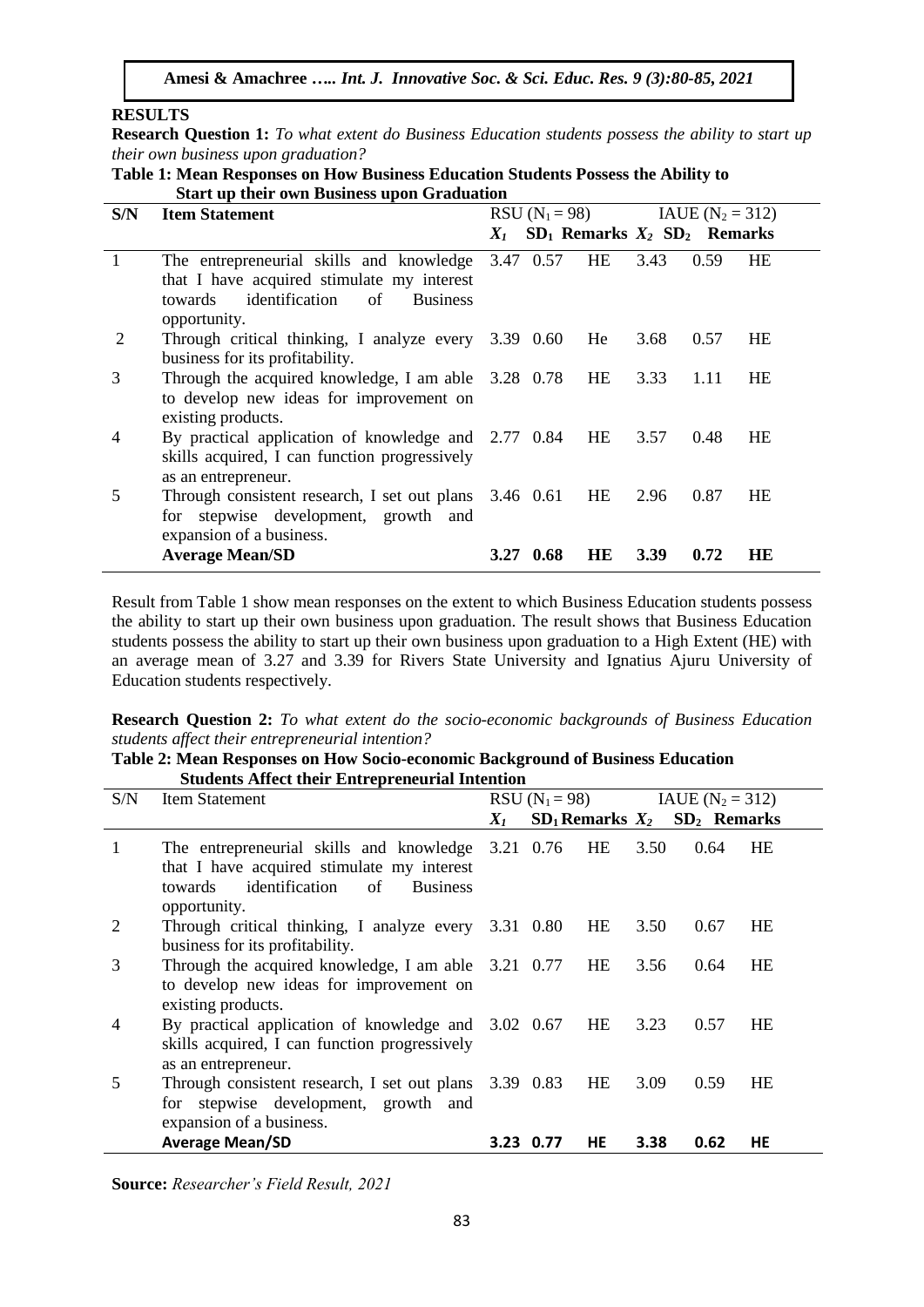Results from Table 2 show mean responses on the extent do the Socio-economic backgrounds of Business Education students affect their entrepreneurial intention. The result shows that Socioeconomic backgrounds of Business Education students affect their entrepreneurial intention to a High Extent (HE) with an average mean of 3.23 and 3.38 for Rivers State University and Ignatius Ajuru University of Education students respectively.

#### **Hypotheses Testing**

**Hypothesis 1:** There is no significant difference in the mean ratings of Business Education students of Rivers State University and Ignatius Ajuru University of Education on the extent they possess the ability to start their own business upon graduation.

**Table 1: z-Test Analysis on How Business Education Students Possess the Ability to Start up Business**

| Category    | $\overline{V}$ | <b>SD</b> |     | Df  |      | Zcal    | zcrit | <b>Remark</b> |
|-------------|----------------|-----------|-----|-----|------|---------|-------|---------------|
| <b>RSU</b>  | 3.27           | 0.68      | 98  |     |      |         |       |               |
|             |                |           |     | 408 | 0.05 | $-1.49$ | 1.96  | Accepted      |
| <b>IAUE</b> | 3.39           | 0.72      | 312 |     |      |         |       |               |
|             |                |           |     |     |      |         |       |               |

**Source:** *Researcher's Field Result; 2020* Accept Ho if zcal ≤ zcrit, Otherwise Reject Ho.

Since the calculated value of z (zcal =  $-1.49$ ) is less than the critical value of z (zcrit = 1.960) at 0.05 level of significance, the null hypothesis was accepted. This implies that there is no significant difference in the mean ratings of Business Education students of Rivers State University and Ignatius Ajuru University of Education on the extent they possess the ability to start their own business upon graduation.

**Hypothesis 2:** There is no significant difference in the mean ratings of Business Education students of Rivers State University and Ignatius Ajuru University of Education on the extent socio-economic background affects their entrepreneurial intentions.

| Table 2: z-Test Analysis on How Business Education Students' Socio-Economic |  |
|-----------------------------------------------------------------------------|--|
| <b>Background Affects Entrepreneurial Intentions</b>                        |  |

| -------------- |              |      |     |     |      |         |       |               |
|----------------|--------------|------|-----|-----|------|---------|-------|---------------|
| Category       | $\mathbf{v}$ | SD   |     | Df  |      | Zcal    | zcrit | <b>Remark</b> |
| <b>RSU</b>     | 3.23         | 0.77 | 98  | 408 | 0.05 | $-1.43$ | 1.96  | Accepted      |
| <b>IAUE</b>    | 3.38         | 0.62 | 312 |     |      |         |       |               |

**Source:** *Researcher's Field Result; 2020* Accept Ho if zcal ≤ zcrit, Otherwise Reject Ho.

Since the calculated value of z (zcal =  $-1.43$ ) is less than the critical value of z (zcrit = 1.960) at 0.05 level of significance, the null hypothesis was accepted. This implies that there is no significant difference in the mean ratings of Business Education students of Rivers State University and Ignatius Ajuru University of Education on the extent socio-economic background affects their entrepreneurial intentions.

#### **DISCUSSION OF FINDINGS**

The result showed that Business Education students in Rivers State Universities possess the ability to start up their own business upon graduation. The result further revealed that Business Education Students; develop personality traits for entrepreneurial intention, communicate effectively for entrepreneurial intention, Absence of specific knowledge and technique that are required to perform organizational role by Business Education Undergraduate Students and involvement in entrepreneurship by Business Education students requires great risk taking among others. These finding are in line with Andrew (2015) who found that entrepreneurship and innovation are regarded as in important tool to resolve the global challenges of the 21<sup>st</sup> century, to structure the sustainable development of an economy, to create new employment areas, to bring about renewed economic growth, and to enhance welfare. The findings of the study is also in line with Rae (2010) as opined that entrepreneurship education is vital to create an understanding of entrepreneurship, to develop entrepreneurial capacities, and to contribute to entrepreneurial identities and cultures at individual, collective and social levels.